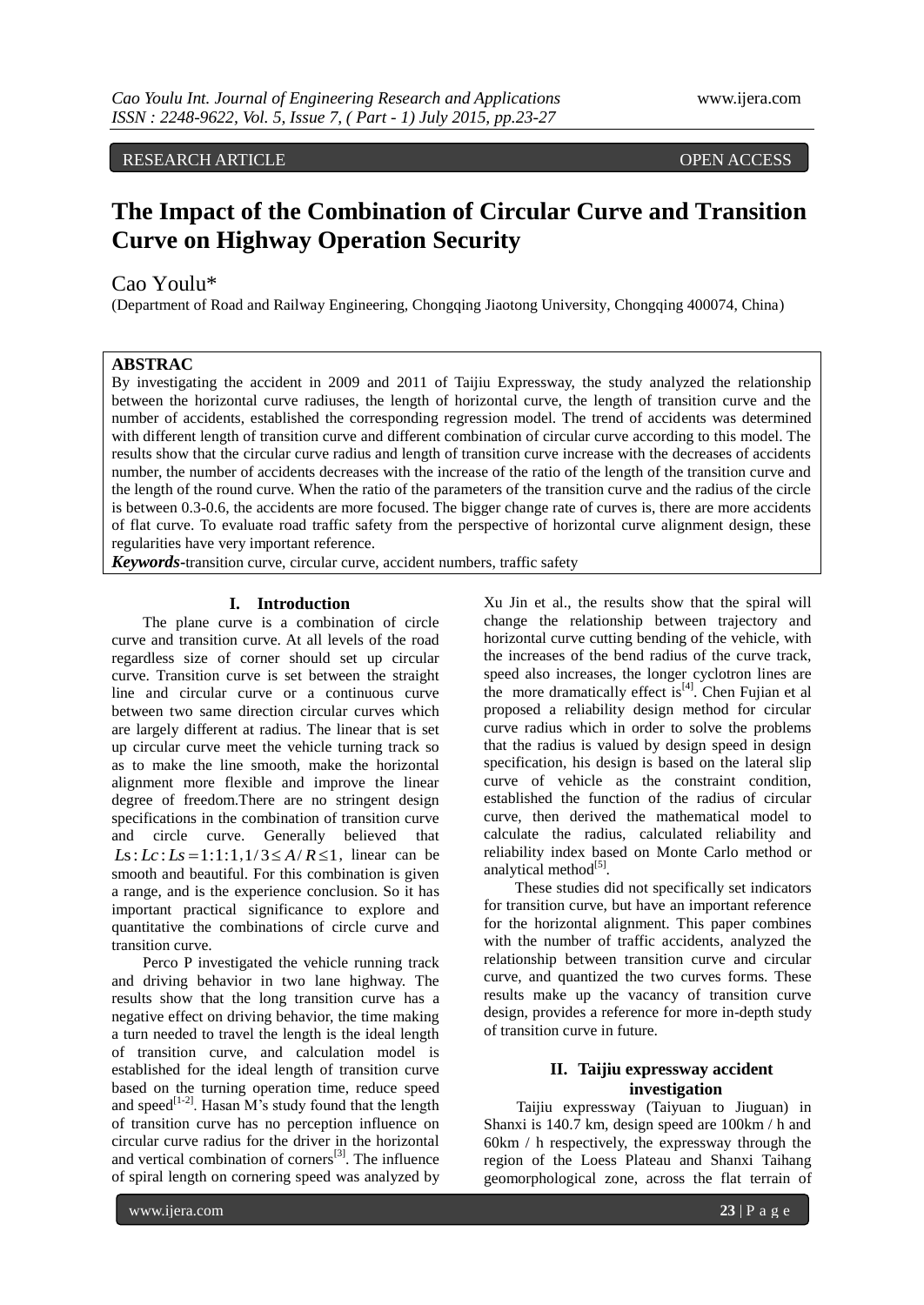Fen River valley plains, crossing the gully development, the along terrain is extremely complex, project conditions are very difficult. Selecting the road for analysis has a representative. This paper selected 103 corners with transition curve in this highway, collected accident data from 2009 to 2011, the parameters and accidents of the part of the horizontal curve are shown in Table 1.

| Lc/m  | Ls/m | A/R  | Ls/Lc | $CCR/gon·m^{-1}$ | Number of accidents |
|-------|------|------|-------|------------------|---------------------|
| 240   | 90   | 0.55 | 0.38  | 0.150            | 11                  |
| 212.8 | 110  | 0.45 | 0.52  | 0.078            | 9                   |
| 246.6 | 100  | 0.5  | 0.41  | 0.111            | 2                   |
| 242.5 | 100  | 0.5  | 0.41  | 0.111            | 3                   |
| 119.4 | 120  | 0.47 | 1.01  | 0.069            |                     |
| 178.4 | 100  | 0.49 | 0.56  | 0.102            | 5                   |
| 334.2 | 100  | 0.49 | 0.3   | 0.110            | 9                   |
| 284.5 | 80   | 0.53 | 0.28  | 0.165            | 11                  |
| 130   | 100  | 0.45 | 0.77  | 0.080            | 7                   |
| 181.2 | 100  | 0.47 | 0.55  | 0.095            | 9                   |
| 529.2 | 100  | 0.42 | 0.17  | 0.087            | 10                  |
|       |      |      |       |                  | 1 <del>. .</del>    |

Table 1 The investigation of section horizontal curved and accident in Taijiu expressway

 $A/R = \sqrt{LsR/R} = \sqrt{Ls/R}$  (1)

Where R is the circular curve radius (m),  $L_c$  is the circular curve length (m),  $L_s$  is the transition curve length (m),  $A$  is the transition curve parameters, CCR is the rate curve (gon·m<sup>-1</sup>).

#### **II. Results of the survey**

#### **2.1 Relationship between circular curve radius and the number of accidents**

In the design of horizontal curve, the circular curve radius is an important geometric element. Radius is too small, the vehicle traveling on the circular curve is vulnerable to excessive centrifugal force caused by the lateral instability, and thus lead to traffic accidents; whereas in terrain allows, the curve should use a larger radius for driving comfort. Figure 1 shows the relationship between curve radius and the number of accidents. In Figure 1,  $\mathcal{X}$  *y* are the regression variables, R is the correlation coefficient, the same as later.



FIGURE 1 The relationship between curve radius and the number of accidents

By preliminary analysis of the data, we can see that the number of accidents is decreasing with increasing radius; accidents are more concentrated in the sections of circle curve radius below 1000m. The regression curve is steeper when the radius is less than 1000m; when the radius is greater than 1000m, the regression curve is moderate. It can be learned that in the permit of terrain and other conditions, excessive curve radius and straight has no much difference, driving comfort will be improved, and the number of accidents will be reduced.

The curve in Figure 1 shows a better decreasing trend, the model of the number of accidents and the circular curve as follows: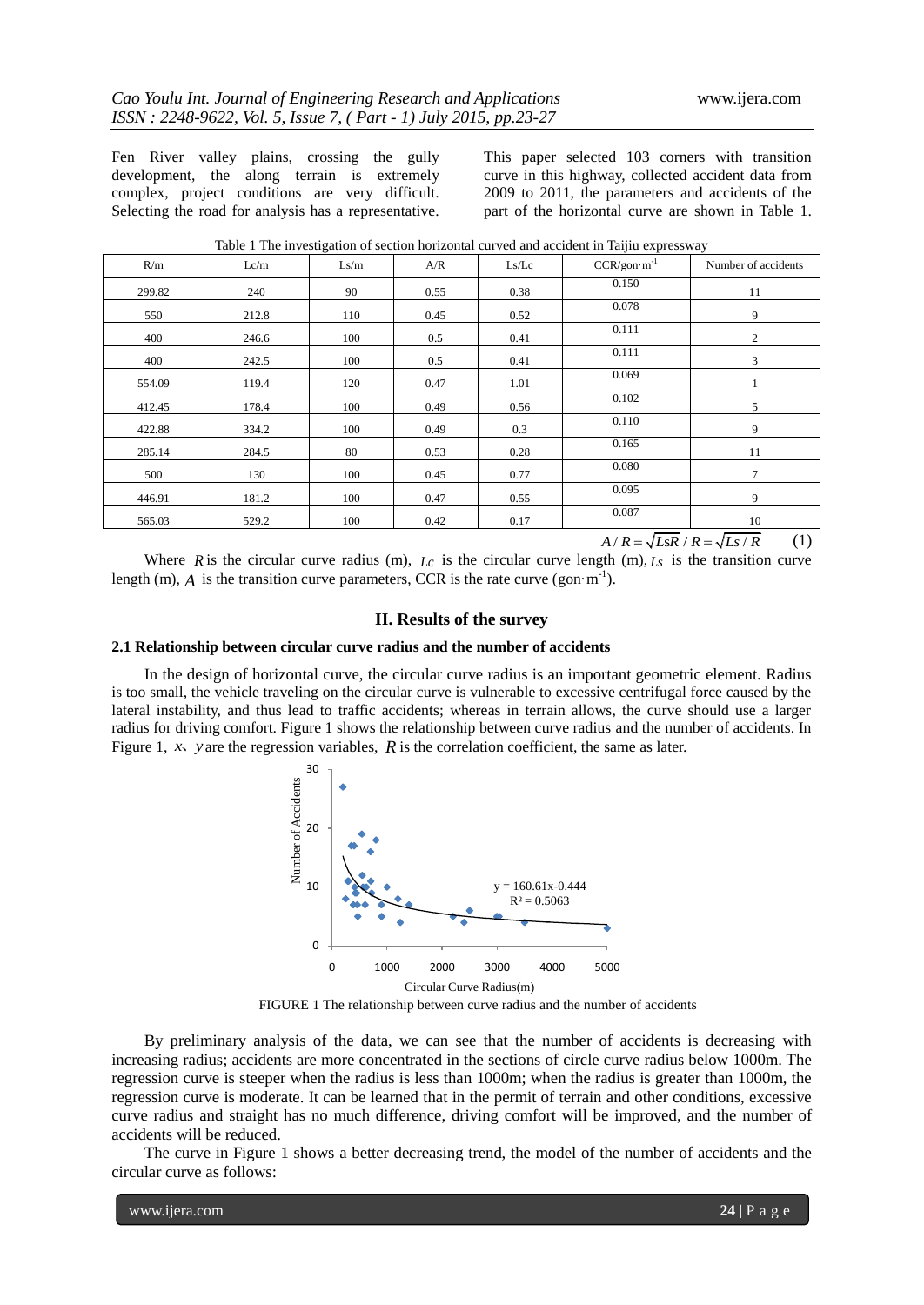$$
y = 160.61R^{-0.444}
$$
 R<sup>2</sup> = 0.506 (2)

Where y is the number of accidents,  $<sub>R</sub>$  is the circular curve radius (m).</sub> The F test of the regression model, the results are shown in table 2.

|  |  | TABLE 2 Model Summary and Parameter Estimates |  |
|--|--|-----------------------------------------------|--|
|--|--|-----------------------------------------------|--|

| Equation | Model Summary |        |     |     |      | <b>Parameter Estimates</b> |         |
|----------|---------------|--------|-----|-----|------|----------------------------|---------|
|          | $R^2$         |        | df1 | df2 | Sig. | Constant                   | bl      |
| Power    | .506          | 32.815 |     | 32  | .000 | 160.61                     | $-.444$ |

In table 2, the sig value is  $0.000<0.05$ , indicating that the relationships between the variables of the regression model is good.

#### **2.2 The relationship between the length of transition curve and the number of accidents**

Transition curve has the effect of alleviating the liner, driving, superelevation and widening, but the transition curve must be of sufficient length to avoid centrifugal acceleration and the rapid growth of the driver to turn the steering wheel too fast, so as to ensure the driving comfort and safety. Figure 2 shows the relationship between the number of accidents and the transition curve length.



FIGURE 2The relationship between the length of transition curve and the number of accidents

Figure 2 shows the number of accidents, with the length of transition curve showed a decreasing trend , and when the transition curve length is less than 300m, a large number of accidents, the regression curve is steep; When it is more than 300m, the number of accidents are few, the regression curve is gentle. Therefore, the length of transition curve will affect driving behavior and road safety, shorter length is unfavorable to safety. Because of the length of transition curve of road accident in less than 700m, so the too long transition curve affect traffic safety needs further investigation and analysis.

Study analyzed the sample data by linear regression, the model as follows:

$$
y = 355.65Ls^{-0.724} R^2 = 0.5971
$$
 (3)

Where y is the number of accidents,  $L_s$  is the transition curve length (m).

The F test of the regression model, the results are shown in table 3.

| TABLE 3 Model Summary and Parameter Estimates |  |  |  |
|-----------------------------------------------|--|--|--|
|-----------------------------------------------|--|--|--|

| Equatio | Model Summary  |       |    |         |      | Parameter<br>Estimates |     |
|---------|----------------|-------|----|---------|------|------------------------|-----|
| n       | $\mathbf{p}^2$ |       | df | df<br>◠ | Sig. | Consta<br>nt           | b1  |
| Power   | .597           | 38.52 |    | 26      | .00  | 355.65                 | 724 |

Table 3 shows that the sig value is  $0.000<0.05$ , indicating that the relationships between the variablesof the regression model are good, and the length of transition curve significantly affects the accident number.

#### **2.3 The relationship between the parameters of transition curve, curve radius and the number of accidents**

The cyclotron parameter  $A$  is basedon the requirementsof linear smooth and aesthetic, depending on the size of the curve radius to design, and the provisions value of the *A* is  $R/3 \le A \le R$ , then the *Ls* can be calculated by formula 1.



Parameters Ratio (A/R)

FIGURE 3 The relationship between the parameters of transition curve, curve radius and the number of accidents

As can be seen from figure 3, the design of Taijiu expressway is in accordance with the general requirements, The values of  $A/R$  fall in between  $1/3 \sim 1$ , but this recommendation value belongs to theoretical proposal, the impact of the value in the real range on safety accidents is different. The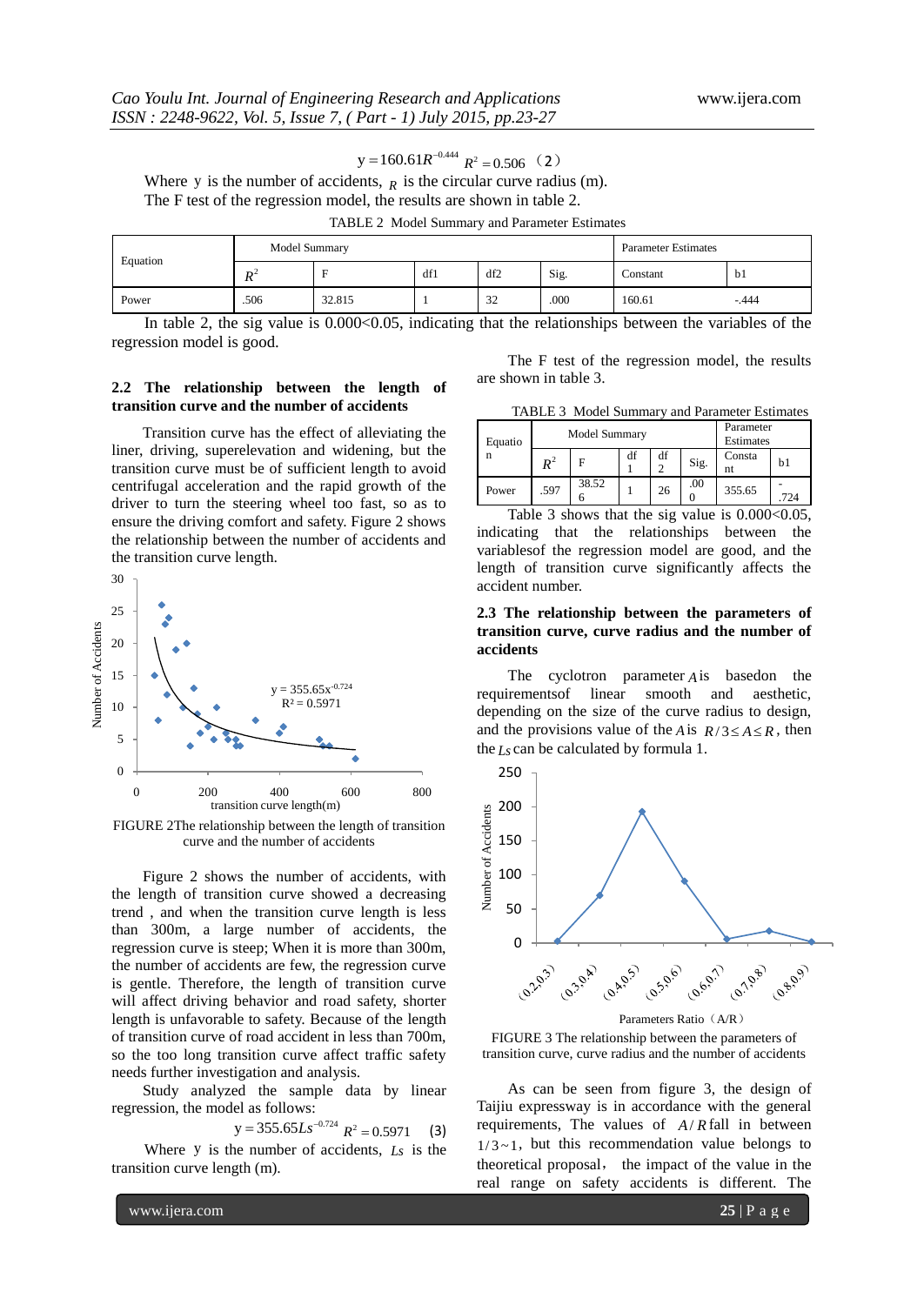accident is concentrated in between  $0.3 \sim 0.6$ , the number of accidents reached the maximum in the range of  $0.4 \sim 0.5$ , when the value is less than the range, the number of accidents is increasing with the increasing of  $A/R$ ; More than this range, the number of accidents is decreased with the increasing of  $A/R$ . From the formula  $1, A/R$  can be transformed into the relationship between  $Ls$  and  $R$ , it is recommended that the value of  $A/R$  is  $0.6 \sim 1$ .

## **2.4 The relationship between the length of transition, the length of circular curve and the number of accidents**

For the minimum length of horizontal curve, the previous experience shows that the minimum curve length is equal to the travel length of 9s, that is Transition Curve: Circular Curve: Transition Curve  $\approx$ 1: 1: 1, in order to make linear appearance, sleek, and ensure traffic safety and comfort. When the corner of flat curve is less than or equal to  $7^\circ$ , the driver will often mistake for ends of the curve is straight lines, to avoid this illusion, generally do not choose a small corner of the horizontal curve, when the terrain and other restrictions, the small corner should use a long horizontal curve.



FIGURE 4 The relationship between the length of transition, the length of circular curve and the number of accidents

Figure 4 shows the relationship between the number of accidents and  $Ls/Lc$ . The figure shows that the number of accidents increases with  $Ls/Lc$ decreases, and has a good negative exponential relationship. When the parameter ratio is less than 1.0, the curve steeper, the *Ls* is smaller relative to *Lc* , the number of accidents is higher, and the highest of the number of accidents in (0.5, 0.6). When the parameter ratio is greater than 1.1, the curve is more moderate, the number of traffic accidents is lower, but parameter ratio is relatively large, spiral length is

longer than the circular curve length, so linear is coordinate and it is not recommended.

Study analyzed the sample data by linear regression, the model as follows:

$$
y = 63.192e^{-0.171(Ls/Lc)}
$$
  $R^2 = 0.7298$  (4)

Where y is the number of accidents,  $L_c$  is the circular curve length (m), *Ls* is the transition curve length (m).

### **2.5 The relationship between CCR and the number of accidents.**

CCR (Curvature Change Rate) is theflatcurveparameters,CCR value in the plane can be calculated by the length of transition curveineachplanecurve,the radius of circular curve an d the curve length, as seen in formula 5,the value of CCR can reaction the curvebending and linear coordination.<br> $C_{CD} = 180 \left[ \sum L_{ci} + \sum L_{sj} \right]$ 

$$
CCR = \frac{180}{\pi L_i} \left[ \sum_i \frac{L_{ci}}{R_i} + \sum_j \frac{L_{sj}}{2R_i} \right]
$$
(5)

Where  $L_i$  is the length of horizontal curve,  $L_{ci}$ 

is the length of circular curve I,  $L_s$  is the length of Transition Curve  $j, R<sub>i</sub>$  is the radius of the circular curve i.



number of accidents

It can be seen from the figure 5 that the number of vehicle accident curves in different sections are closely related to CCR, in general, the change of curve angle is easer, the change of curve rate is smaller, the number of accidents is less, showing an exponential relationship.The number of accidents concentrates on the CCR value is less than 0.15,and the change trend is small; From the statistical data, road alignment design is less where CCR values greater than 0.15,and the accident was scattered, but the number of accidents is large and the trend curve is large.Study analyzed the sample data by linear regression, the model as follows: